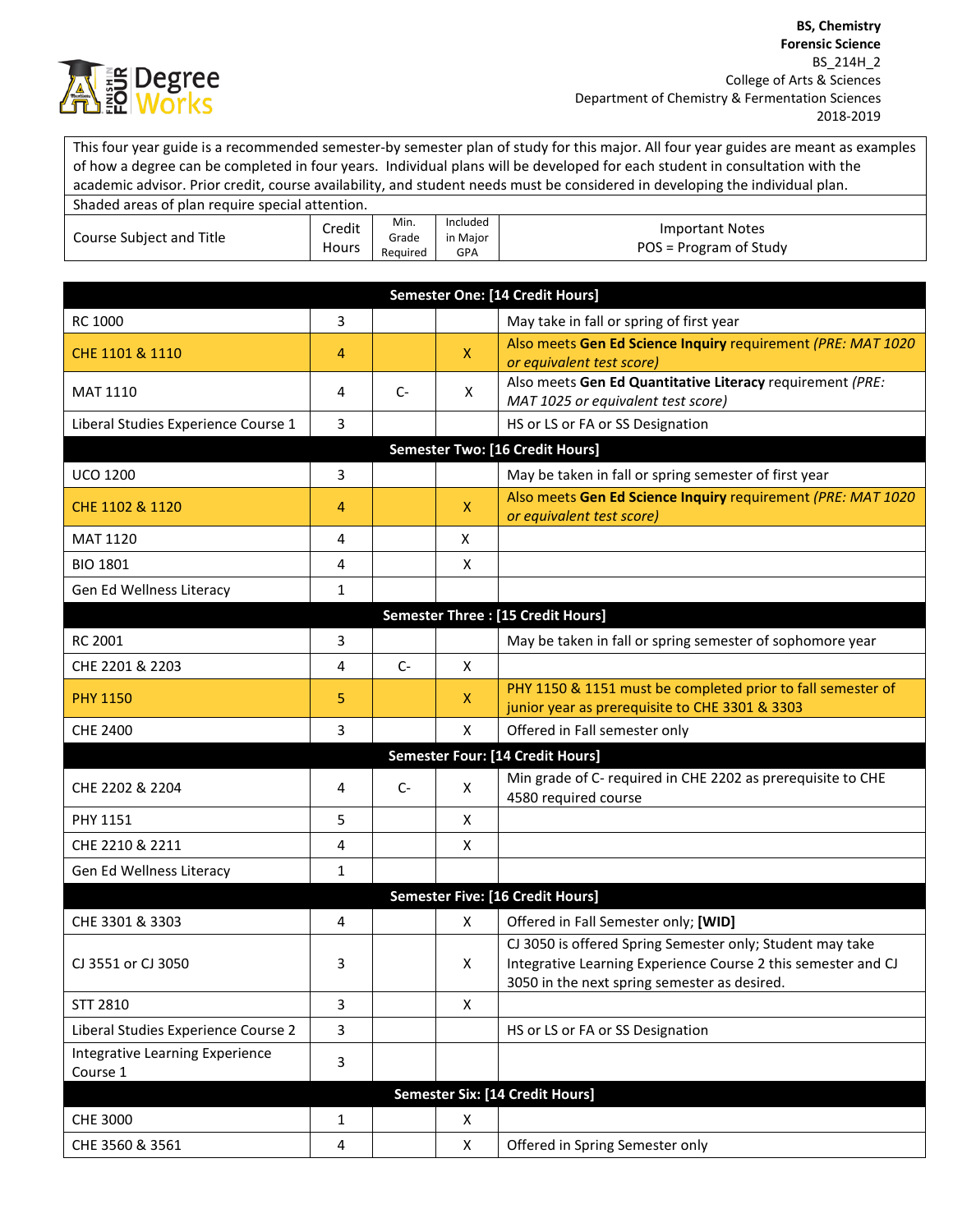

This four year guide is a recommended semester-by semester plan of study for this major. All four year guides are meant as examples of how a degree can be completed in four years. Individual plans will be developed for each student in consultation with the academic advisor. Prior credit, course availability, and student needs must be considered in developing the individual plan. Shaded areas of plan require special attention

| Siladed areas of plair require special attention. |                 |                           |                             |                                                                                |
|---------------------------------------------------|-----------------|---------------------------|-----------------------------|--------------------------------------------------------------------------------|
| Course Subject and Title                          | Credit<br>Hours | Min.<br>Grade<br>Required | Included<br>in Major<br>GPA | <b>Important Notes</b><br>POS = Program of Study                               |
|                                                   |                 |                           |                             |                                                                                |
| CHE 4630                                          | 3               |                           | X                           | Offered in Spring Semester only                                                |
| CJ 3405                                           | 3               |                           | X                           | Offered in Spring Semester only                                                |
| Integrative Learning Experience<br>Course 2       | 3               |                           |                             | HS or LS or FA or SS Designation                                               |
|                                                   |                 |                           |                             | Semester Seven: [17 Credit Hours]                                              |
| <b>CHE 3404</b>                                   | 3               |                           | X                           | Offered in Fall Semester only                                                  |
| CHE 4640                                          | 4               |                           | X                           | Offered in Fall semester only                                                  |
| <b>BIO 3800</b>                                   | 4               |                           | X                           |                                                                                |
| Liberal Studies Experience Course 3               | 3               |                           |                             |                                                                                |
| Liberal Studies Experience Course 4               | 3               |                           |                             | HS or LS or FA or SS Designation                                               |
|                                                   |                 |                           |                             | Semester Eight: [16-17 Credit Hours]                                           |
| <b>CHE 4800</b>                                   | 4               |                           | X                           | Offered in Spring Semester only                                                |
| CHE 4000 or CHE 4900                              | $1 - 3$         |                           | X                           | <b>CAPSTONE</b>                                                                |
| Integrative Learning Experience<br>Course 3       | 3               |                           |                             |                                                                                |
| CHE 4580 & 4581                                   | 4               |                           | X                           |                                                                                |
| <b>Free Elective</b>                              | $2 - 3$         |                           |                             | Take enough Free Electives to reach the minimum 122 required<br>for the degree |

| <b>General Requirements Summary</b>               |         |                     |             |     |  |  |
|---------------------------------------------------|---------|---------------------|-------------|-----|--|--|
| Gen Ed.<br>Minimum<br><b>Total Hours</b><br>Hours |         | Minimum             |             |     |  |  |
|                                                   | Writing | Major GPA           | Overall GPA |     |  |  |
| 122                                               | 44      | RC 1000 and RC 2001 | 2.0         | 2.0 |  |  |

## **All CHE courses and all courses in Major Requirements area on Program of Study count in major GPA.**

| <b>General Education Program Model - 44 Semester Hours Total</b> |              |                                                                                 |  |
|------------------------------------------------------------------|--------------|---------------------------------------------------------------------------------|--|
| Program Categories                                               | <b>Hours</b> | Important Notes - Be sure to check for Gen Ed courses required in<br>your major |  |
| First Year Seminar                                               |              | Can be taken first or second semester of freshman year                          |  |
| <b>Wellness Literacy</b>                                         |              |                                                                                 |  |
| <b>Quantitative Literacy</b>                                     |              |                                                                                 |  |
| <b>First Year Writing</b>                                        |              | Can be taken first or second semester of freshman year                          |  |